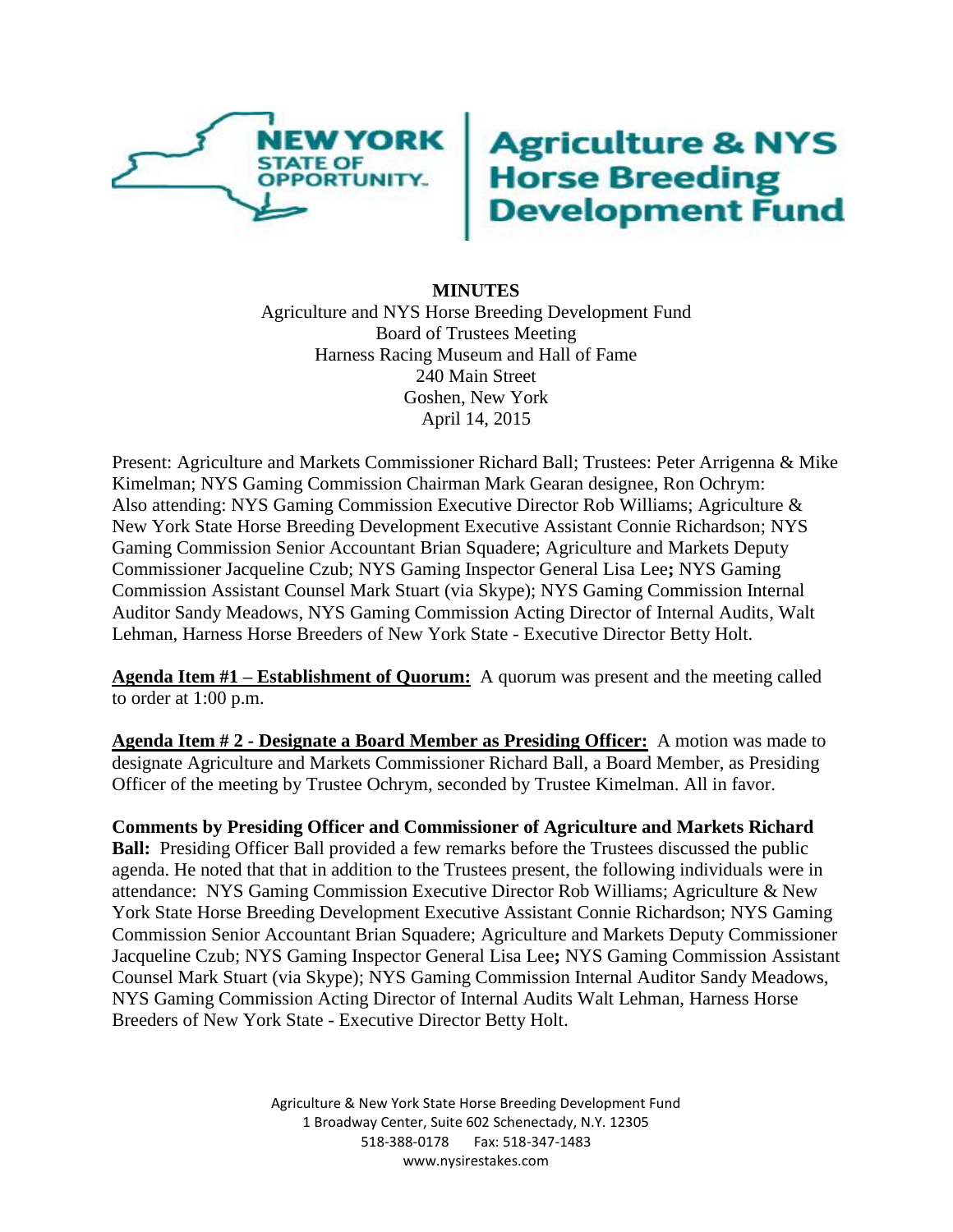He noted that the Fund was pleased to have the meeting in such an historic location. He thanked the Museum's President Lawrence DeVan and its Executive Director Janet Terhune. He noted that the Harness Racing Museum and Hall of Fame is dedicated to comprehensive, active and authoritative support and promotion of the Standardbred industry through documentation and preservation of the history and traditions of this American–born sport. He noted that the Museum maintains and preserves the history of harness racing and serves as a hall of fame for those, both human and Standardbred, whose significant achievements have made a positive impact upon the sport. He added that the Museum's location is also of significance because Orange County is the birthplace of Hambletonian 10, the ancestor of all American Standardbred horses. The Hambletonian Stakes was held at Goshen's Mile Track (known as Good Time Park) from 1930 through 1956. Goshen's half-mile Historic Track, established in 1838, is the oldest horse track still in use in the United States and the first sporting site to be designated a National Historic Landmark. He noted that Standardbreds still train daily at the track and exhibitions and stake races are held there annually. He noted that the Trustees had the opportunity, before the meeting, to view many of the exhibits in the Museum and tour the track. He encouraged everyone to do the same. He then turned to the Agenda.

## **Agenda Item # 3 - Approval of Minutes of last meeting of January 26, 2015:**

Minutes of the regular meeting of January 26, 2015 were presented for approval. A motion to accept minutes of January 26, 2015 was made by Trustee Ochrym, seconded by Trustee Kimelman. All in favor.

## **Agenda Item # 4 - Update – Harness Horse Breeders of New York State 2015 Contract:**

Presiding Officer Ball noted that at the Fund's December 16 meeting, the Trustees considered a year contract with the HHB. It was decided that the contract would be approved for 6 months with an extender to be considered later in the year since a new Executive Director may be appointed during that time. It was noted that the contract was with the Comptroller Office and the Office of the Attorney General awaiting approval.

The next three Agenda items were discussed before the Trustees took any action.

## **Agenda Item # 5 - Consideration of The New York State 4-H Grant Request:**

Andrew Turner, NYS 4-H State Leader, and Julie Suarez, Assistant Dean, College of Agriculture and Life Sciences at Cornell University, provided a discussion of their funding request for the New York State 4-H Horse Foundation. They requested a grant for 2015 of \$79,915.00 to support the statewide 4-H Youth Development Horse Program.

## **Agenda Item # 6 - Consideration of 2015 Grant Request for Goshen Museum and Hall of Fame Request:**

Janet Terhune, Executive Director of the Museum spoke on behalf of the Goshen Museum and Hall of Fame which requested a grant for 2015 of \$50,000. She noted the requested funds would be utilized to continue those programs provided for through Fund grants in the past. In this

> Agriculture & New York State Horse Breeding Development Fund 1 Broadway Center, Suite 602 Schenectady, N.Y. 12305 518-388-0178 Fax: 518-347-1483 www.nysirestakes.com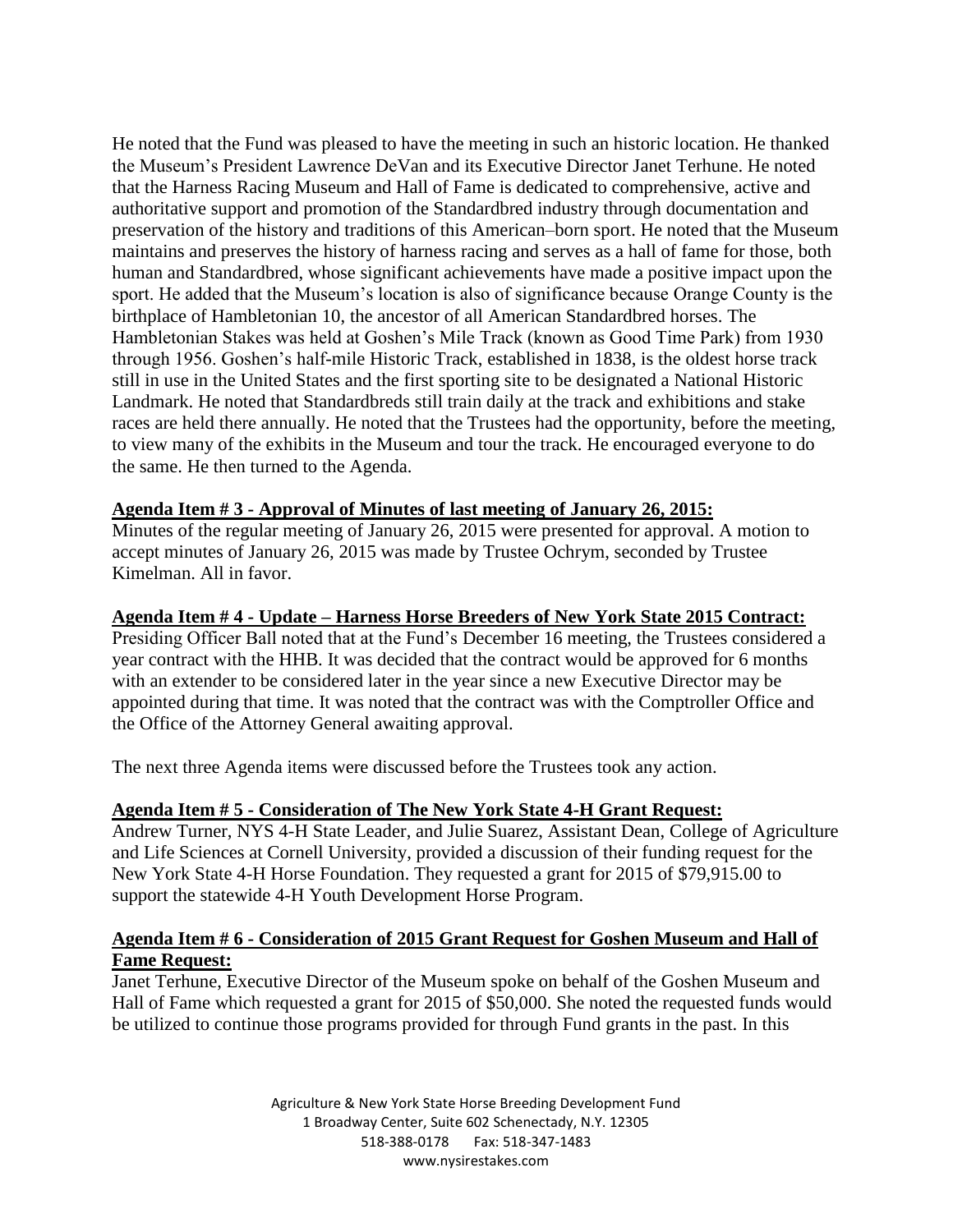regard, the Museum's Education Department has played a significant role in educating, entertaining and promoting harness racing, the Standardbred horse and agriculture in New York State during this time. Funding would continue those pursuits.

# **Agenda Item # 7 - Consideration of 2015 Goshen Historic Track Grant Request:**

Steve Jones, President of the Goshen Historic Track, and George Casale, a Historic Track Board Member, made the request for funding that would support renovation of their judges' stand and bandstand. Mr. Casale estimated that these two structures needed significant repair and estimated the cost would be in excess of \$160,000.

**Trustees Discussion:** The Trustees noted each project was worthy of funding but noted that the Fund's budget could only support approximately \$120,000 in new projects at this time. As a result, the Trustees decided, after some discussion, to fund all three projects in equal amounts of \$40,000 and took the following actions:

**Agenda Item #5 - New York State 4-H Grant Request:** Motion to fund the request at \$40,000 was made by Trustee Arrigenna and seconded by Trustee Kimelman. All in favor.

**Agenda Item # 6 - Goshen Museum and Hall of Fame Grant Request:** Motion to fund the request at \$40,000 was made by Trustee Kimelman and seconded by Trustee Ochrym. All in favor.

**Agenda Item # 7 - Goshen Historic Track Grant Request:** Motion to fund the request at \$40,000 was made by Trustee Ochrym and seconded by Trustee Kimelman. All in favor.

**Agenda Item #8 - Update of the New York Sire Stakes Website:** Betty Holt of Harness Horse Breeders of New York State and Connie Richardson of the Agriculture and New York State Horse Breeding Development Fund reported that the "new" New York Sire Stakes website was up and running. It was also noted that development of the new website came in under budget. Discussion continued regarding expanding the website capabilities, specifically credit card acceptance for payment of fees. Staff noted that they would look into the cost of providing such applications on the new website.

**Agenda Item #9 – Motion to Enter into Executive Session:** A motion to convene to Executive Session for the express purpose of considering personnel matters pursuant to New York Public Officers Law Section 105.1.f. was made by Trustee Kimelman and seconded by Trustee Arrigenna. Staff and visitors were asked to leave the room with the exception of the following individuals: Gaming Inspector General Lisa Lee; Gaming Commission Internal Auditor Sandy Meadows, Gaming Commission Acting Director of Internal Audits Walt Lehman, Gaming Commission Assistant Counsel Mark Stuart (Via Skype), and Gaming Commission Executive Director Rob Williams.

> Agriculture & New York State Horse Breeding Development Fund 1 Broadway Center, Suite 602 Schenectady, N.Y. 12305 518-388-0178 Fax: 518-347-1483 www.nysirestakes.com